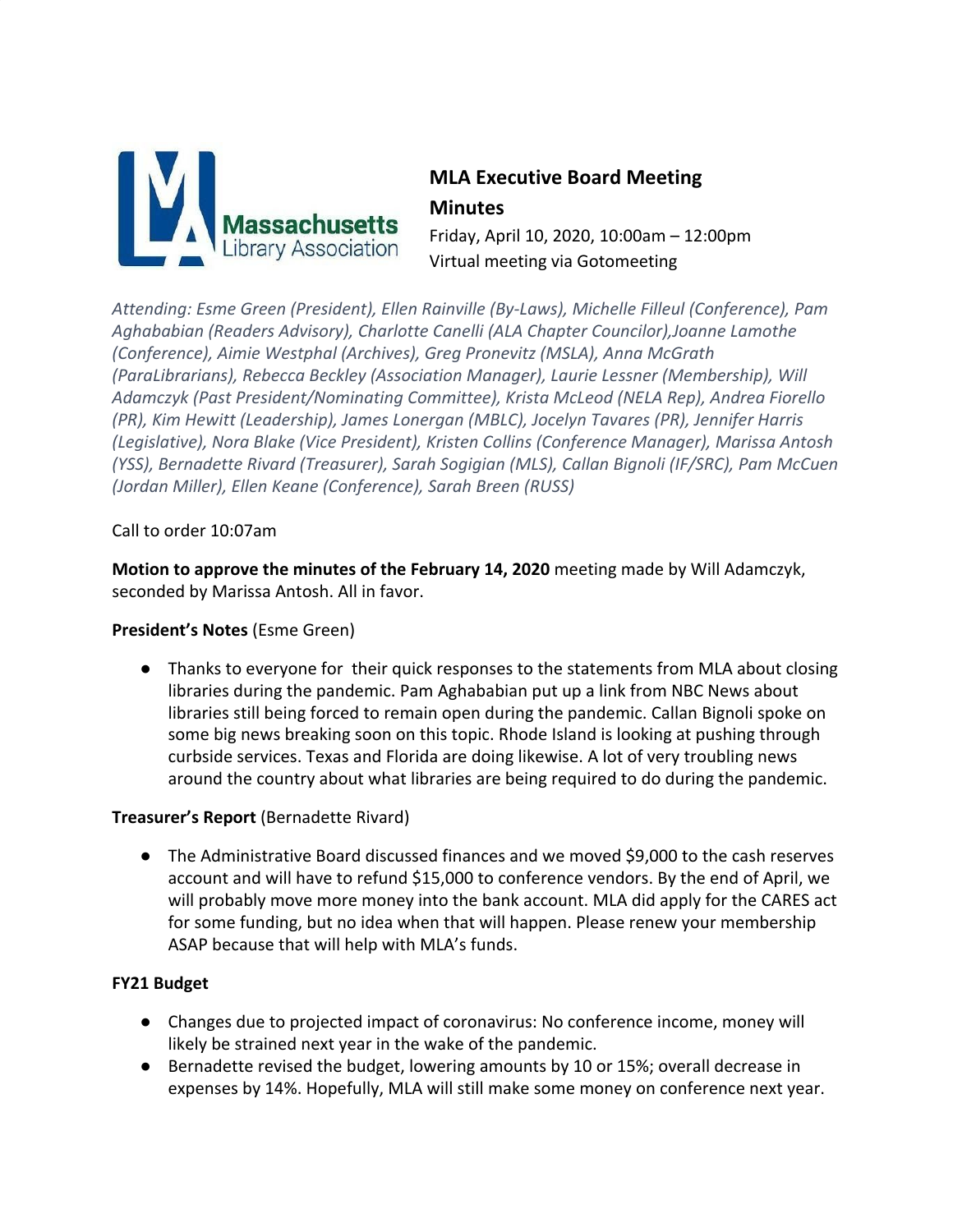May need to cut a little bit out of expenses from conference--speakers, meals, A/V needs, etc.

- The Executive Board needs to approve the budget and then the whole membership needs to approve it afterwards. Please look at the budget and then give feedback.
- Ellen Keane mentioned that she doesn't think that reduction on the meals amount will be realistic; might need to cut from other areas. Kristen Collins said she is hopeful she'll be able to sell more vendor space next year.
- Overall, we are still in fairly good shape with our money. Nora Blake encouraged us to apply for Payroll Protection Program (PPP) for just under \$10,000, which will keep us afloat.

## **Conference Update**

- We were able to get out of the service contracts; some small costs had already been incurred (i.e. printing and mailings). Some exhibitors and sponsors we are refunding and then a few we don't know if they want to be refunded or move their money to next year yet.
- Plans as a result of cancellation:
	- Potential virtual annual meeting
	- Outreach to some higher education institutions to see if they might offer some free classes or such to give value to membership
	- Still going to use the Cape Cod Conference Center next year--may need to revisit our room reservations and such since we are not sure if we'll need to scale back due to budget constraints.
	- Will reuse graphics for 2021.
	- Career resources will be potentially extra important this year.
	- Will reconsider who the speakers are and the relevance of them and whether that needs fine tuning.
	- Already have 2022 conference early plans.
	- Also considering how to bring in money outside of conference. One vendor (Purple Umbrella) did reach out about whether MLA would be interested in hosting an online auction with 20% of sales going to MLA--the vendor does the work, we just help advertise.
	- **Motion to enter into a fundraising operation with Purple Umbrella** made by Esme Green, seconded by Bernadette Rivard. All in favor.
	- Will Adamczyk noted that we should create a policy about whom MLA can do such fundraising partnerships with. This will be worked on for the next meeting.

## **Annual business meeting**

- We doubt we will be able to have a physical meeting anytime soon. We do need to get the membership together in some way.
- Considering a speaker to attract members--have a quick business meeting in the beginning, and then have a webinar/speaker. This needs to be done before July 1. Could be interesting to find someone to talk about how to do soft reopenings or a similar topic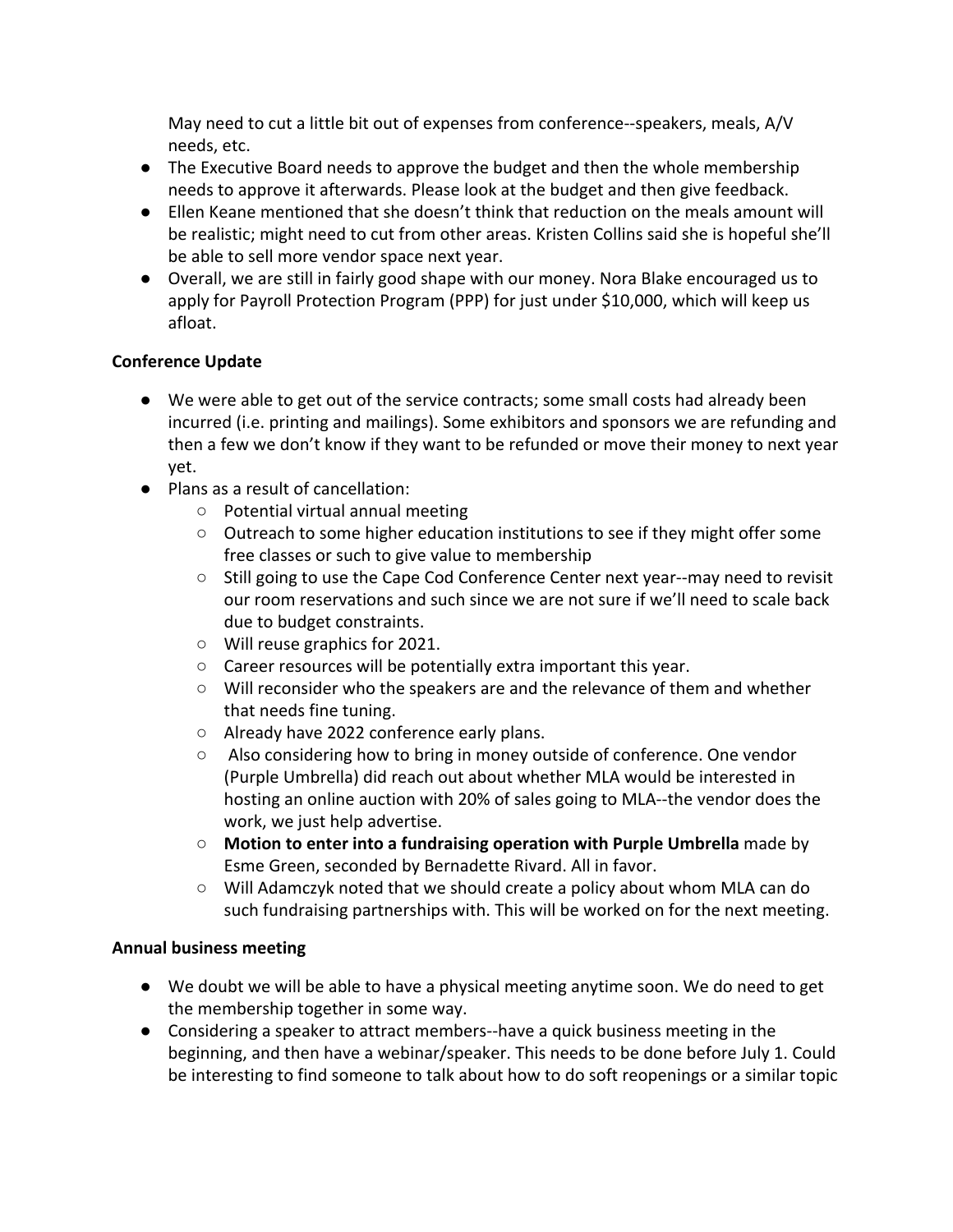- Question: is anyone actually planning for soft re-opening yet? Some are creating plans but need to run by local health departments. We could also put together a local panel about this.
- Callan Bignoli suggested doing something with MLS as a virtual conference as they are already in discussion about it. Should definitely be speaking to the Conference Committee first to not trample any plans they are making for the 2021 conference. MLS and Callan Bignoli will reach out to the Conference Committee to plan this virtual conference.
- Kristen Collins suggested that it could be made into two separate events where a members meeting occurs first and then proceeds into the webinar. Could also expand it to include MSLA and MBLC. Ellen Rainville suggested we email to members for the business meeting and then log into a webinar separately.
- The Administrative Board will weigh the options and create a plan.

## **Nominating committee** (Will Adamczyk)

● Report on elections: About 28% of the membership voted on the online elections, which is about average. Will is reaching out to the unsuccessful candidates and then will bring it to the Executive Board for announcement and then to membership.

## **Membership letter**

● The Administrative Board had a discussion about encouraging membership during this difficult period. Membership created a letter that lauded the work MLA has been doing and why it is important to renew. Can we send this out beyond membership to allregions? We might encourage membership among librarians who are feeling less like supporting ALA right now.

Esme Green thanks everyone for the great reports that were submitted.

# **Section Reports:**

- ALA Chapter Councillor (Charlotte Canelli):
	- Elections results are in (check on those) but no new updates on SCOE. She will reimburse MLA for any money they had paid out for ALA Conference. ALA is in even worse financial straits than last reported. Chapter leaders are checking in and discussing how libraries are handling what is going on with ALA. Three different groups have merged as CORE. There was a survey from ALA that spans the entire country about what libraries are doing during this pandemic.
- MBLC (James Lonergan)
	- A lot of updates on their site about services and MA libraries
	- A great deal of guidance and advice is coming out from MBLC, MLS, etc. to start addressing how to reopen safely.
	- State budget is being delayed, as expected. Some money from IMLS will be coming to MA.